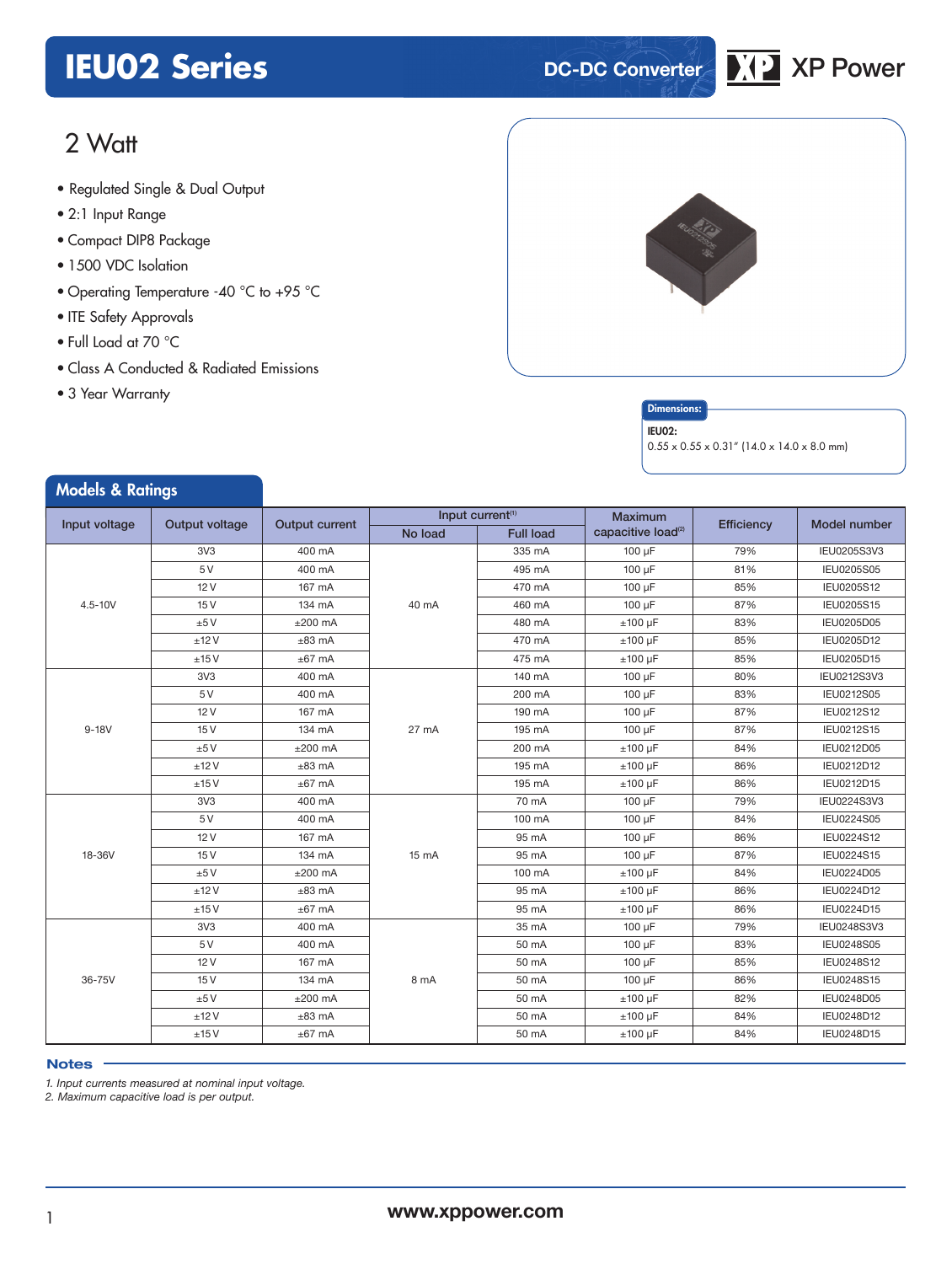### **IEU02 Series XP Power**



Input

| ----                |                    |         |                |              |                               |
|---------------------|--------------------|---------|----------------|--------------|-------------------------------|
| Characteristic      | <b>Minimum</b>     | Typical | <b>Maximum</b> | <b>Units</b> | <b>Notes &amp; Conditions</b> |
|                     | 4.5                |         | 10             |              | 5 V nominal                   |
| Input Voltage Range | 9.0                |         | 18             | <b>VDC</b>   | 12 V nominal                  |
|                     | 18.0               |         | 36             |              | 24 V nominal                  |
|                     | 36.0               |         | 75             |              | 48 V nominal                  |
| Input Filter        | Internal Capacitor |         |                |              |                               |
|                     |                    |         | 12             | VDC for 1 s  | 5 V nominal                   |
| Input Surge         |                    |         | 25             |              | 12 V nominal                  |
|                     |                    |         | 50             |              | 24 V models                   |
|                     |                    |         | 100            |              | 48 V models                   |

#### **Output**

| Characteristic                  | <b>Minimum</b> | <b>Typical</b> | <b>Maximum</b> | <b>Units</b>  | <b>Notes &amp; Conditions</b>                                                                    |
|---------------------------------|----------------|----------------|----------------|---------------|--------------------------------------------------------------------------------------------------|
| Output Voltage                  | 3.3            |                | 30             | <b>VDC</b>    | See Models and Ratings table                                                                     |
| Initial Set Accuracy            |                |                | ±1.5           | $\%$          | At full load                                                                                     |
| Output Voltage Balance          |                |                | ±2.0           | $\%$          | For dual output with balanced laods                                                              |
| Minimum Load                    |                |                |                | A             | No minimum load required                                                                         |
| Line Regulation                 |                |                | ±0.2           | $\frac{0}{6}$ | From minimum to maximum input at full load                                                       |
| <b>Load Regulation</b>          |                |                | ±1.0           | $\%$          | From 0 to full load                                                                              |
| <b>Cross Regulation</b>         |                |                | ±5.0           | $\frac{0}{6}$ | On dual output models when one load is varied between<br>25% and 100% and other is fixed at 100% |
| <b>Transient Response</b>       |                |                | 5              | % deviation   | Recovery within 1% in less than 500 us for a 25% load<br>change.                                 |
| Ripple & Noise                  |                | 70             |                | mV pk-pk      | 20 MHz bandwidth. Measured using 0.47 µF ceramic<br>capacitor.                                   |
| <b>Overload Protection</b>      |                | 180            |                | $\frac{0}{6}$ |                                                                                                  |
| <b>Short Circuit Protection</b> |                |                |                |               | Continuous, with auto recovery                                                                   |
| Maximum Capacitive Load         |                |                |                |               | See Models and Ratings table                                                                     |
| <b>Temperature Coefficient</b>  |                |                | 0.02           | $%$ /°C       |                                                                                                  |

#### **General**

| Characteristic               | <b>Minimum</b>  | <b>Typical</b> | <b>Maximum</b> | <b>Units</b>              | <b>Notes &amp; Conditions</b> |
|------------------------------|-----------------|----------------|----------------|---------------------------|-------------------------------|
| Efficiency                   |                 | 84             |                | %                         | See Models and Ratings table  |
| Isolation: Input to Output   | 1500/1800       |                |                | <b>VDC</b>                | 60 s/1 s                      |
| <b>Isolation Resistance</b>  | 10 <sup>9</sup> |                |                | Ω                         | At 500 VDC                    |
| <b>Isolation Capacitance</b> |                 | 100            |                | рF                        |                               |
| <b>Switching Frequency</b>   |                 | 100            |                | kHz                       |                               |
| Power Density                |                 |                | 21.3           | $W/in^3$                  |                               |
| Mean Time Between Failure    |                 | 4.2            |                | <b>MHrs</b>               | MIL-HDBK-217F, +25 °C GB      |
| Weight                       |                 | 0.008(3.9)     |                | $\mathsf{lb}(\mathsf{g})$ |                               |

#### **Environmental** Characteristic **Minimum Typical Maximum Units Notes & Conditions** Operating Temperature -40 -40 +95 °C See Derating Curve. Storage Temperature -50 +125 +125 °C Case Temperature **Case Temperature** +95 <sup>°C</sup> Humidity **195 % 196 % RH** Non-condensing Cooling Cooling and Cooling Cooling Cooling Cooling Cooling Cooling Cooling Cooling Cooling Cooling Cooling Cooling Cooling Cooling Cooling Cooling Cooling Cooling Cooling Cooling Cooling Cooling Cooling Cooling Cooling Co Case Flammability UL 94V-0 Rated Non conductive black plastic Lead-Free Reflow Solder Process IPC/JEDEC J-STD-020D.1

#### EMC: Emissions

| <b>Phenomenon</b> | Standard | <b>Test Level</b> | <b>Notes &amp; Conditions</b> |
|-------------------|----------|-------------------|-------------------------------|
| Conducted         | EN55022  | Class A           | See application note          |
| Radiated          | EN55022  | Class A           | See application note          |